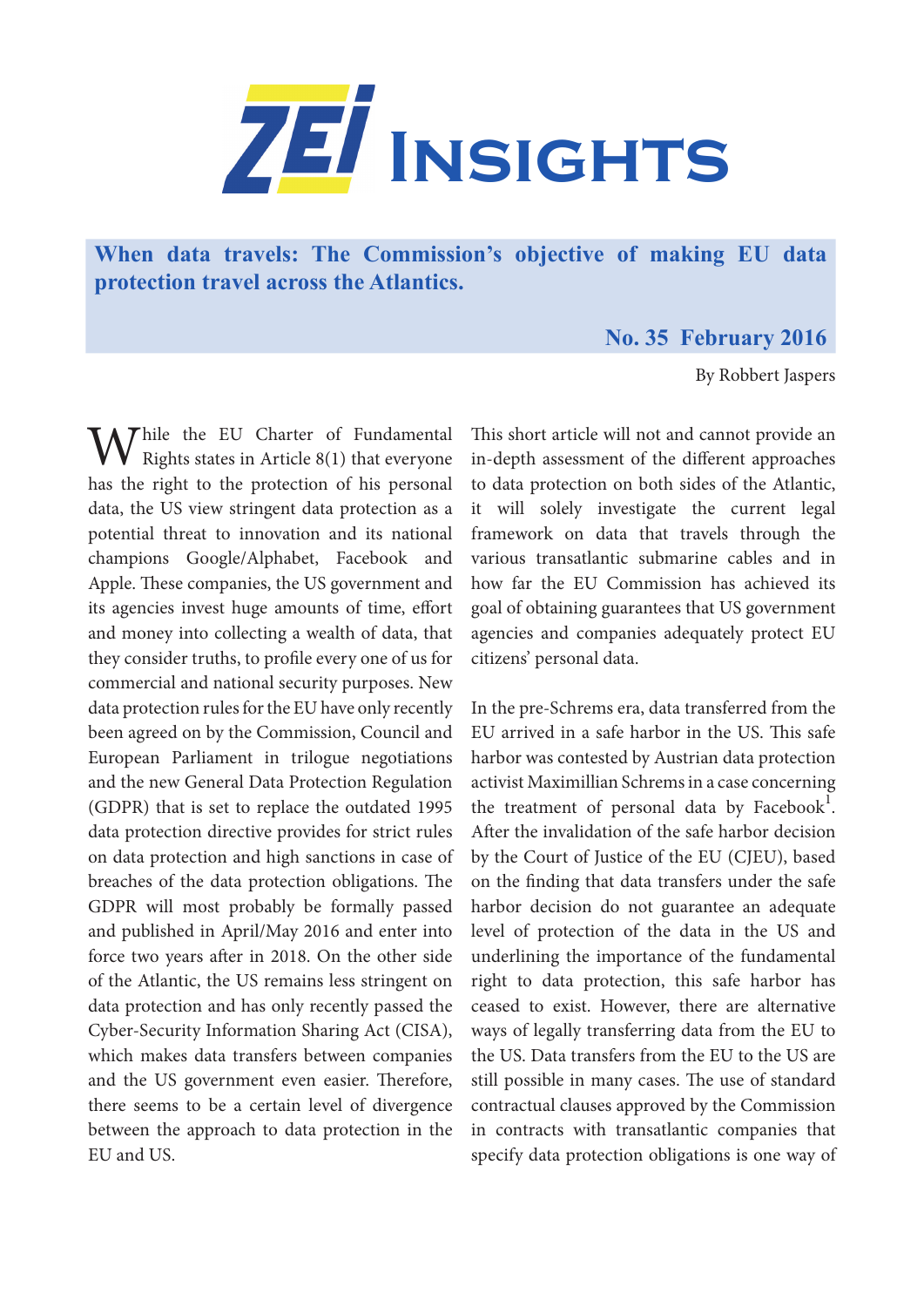allowing for these data transfers to still take place. Another way to make data transfers happen are binding corporate rules which are approved by national data protection authorities (DPAs) for transfers of data within multinational groups of companies. In addition, many data transfers fall within derogations specified by current EU legislation and are therefore still possible. These possibilities were expressly mentioned in a statement<sup>2</sup> of the Article 29 Working Party, which consists of representatives of all European DPAs, and it was clearly set out that the safe harbor decision is not a valid legal basis for EU-US data transfers anymore. However, standard contractual clauses and binding corporate rules will also be reconsidered by the Article 29 Working Party as expressed in a recent statement of the 3rd of February 2016<sup>3</sup>. The Article 29 Working Party had also provided the Commission with a deadline until the 31st of January 2016 to conclude a new agreement with the US on EU-US data transfers. Obtaining guarantees that US government agencies and companies adequately protect EU citizens' personal data is also one of the objectives of the Juncker Commission. The invalidation of the safe harbor decision by the CJEU and the deadline for an agreement to be concluded with the US set by the Article 29 Working Party seemed to be the last push that Commissioner Vera Jourová needed to conclude an agreement with the US.

Agreement on a new data transfer framework between the EU and US was reached after the deadline on the 2nd of February 2016. However, the final text of the agreement has not been published, nor finalised yet. The agreement that has been named the EU-US Privacy Shield according to a European Commission press release provides for strong obligations for US companies dealing with data of EU citizens, clear safeguards and transparency obligations on US government access to data, a yearly review of the framework for EU-US data transfers and the creation of an ombudsperson<sup>4</sup>. Whether these measures can survive scrutiny by the CJEU remains to be seen and can only be reasonably assessed once the final text of the EU-US Privacy Shield is published.

The importance of a free flow of data for international trade is expressly mentioned in the recitals of the GDPR. It is, however, also clear from the proposal of the GDPR that the strict rules contained in it should be adhered to when transferring data across the Atlantic. Assessing whether the Commission has reached the goal it has set itself of obtaining the guarantees from the US on data protection will hinge essentially on how the EU-US Privacy Shield agreement between the US and the EU on data transfers will be worded. While this may at some point be scrutinised by the CJEU, it may fail to survive the strict test of the CJEU. This potential future case law should not lead the current legal discussion, as in the meantime data will be transferred under the EU-US Privacy Shield, which may prove to breach of EU citizens' rights to the protection of their privacy. Once data has crossed the Atlantic, future invalidation of the EU-US Privacy Shield will provide little comfort to EU citizens worried about the protection of their data and privacy.

Therefore, it is only to be hoped that the EU-US Privacy Shield will guarantee adequate protection of data. While businesses stress the importance of a quick agreement on EU-US data transfers for commercial purposes, from a legal point of view, it is essential that the fundamental right to data protection is not compromised for commercial objectives. The agreement that has been agreed on will only gain in importance once the negotiations on TTIP come to a conclusion. With increased trade with the US, Europeans will not only suffer from chlorine chicken, but citizens will also have to face an ever increased flow of personal data through the transatlantic submarine cables.